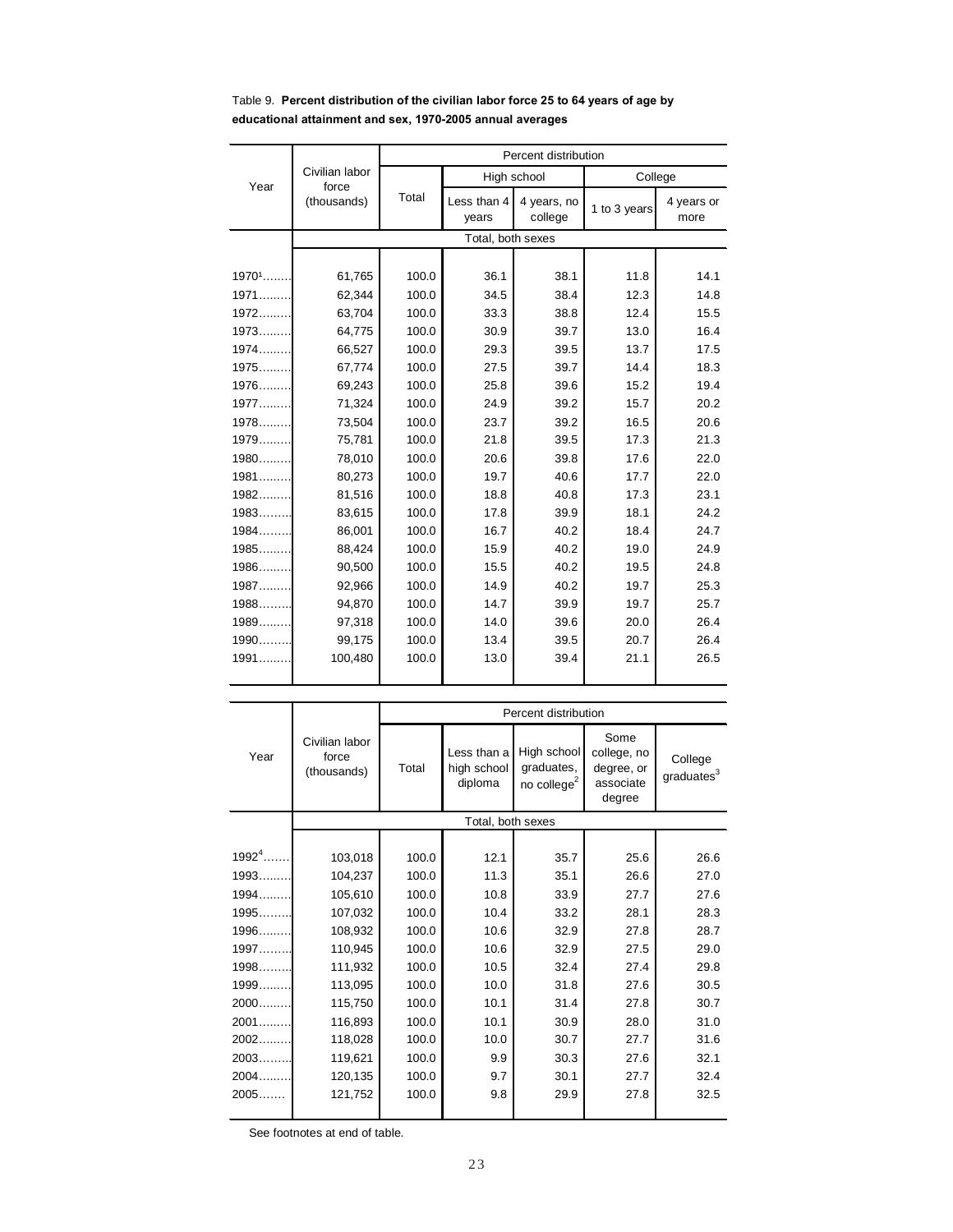|        |                                        | Percent distribution |                      |                        |              |                    |
|--------|----------------------------------------|----------------------|----------------------|------------------------|--------------|--------------------|
| Year   | Civilian labor<br>force<br>(thousands) | Total                | High school          |                        | College      |                    |
|        |                                        |                      | Less than 4<br>years | 4 years, no<br>college | 1 to 3 years | 4 years or<br>more |
|        |                                        |                      | Women                |                        |              |                    |
|        |                                        |                      |                      |                        |              |                    |
| 19701  | 22,462                                 | 100.0                | 33.5                 | 44.3                   | 10.9         | 11.2               |
| $1971$ | 22.804                                 | 100.0                | 32.2                 | 44.2                   | 11.9         | 11.8               |
| $1972$ | 23,606                                 | 100.0                | 30.7                 | 45.1                   | 11.8         | 12.4               |
| 1973   | 24,158                                 | 100.0                | 28.4                 | 45.9                   | 12.4         | 13.3               |
| $1974$ | 25,203                                 | 100.0                | 26.7                 | 45.3                   | 13.4         | 14.6               |
| 1975   | 26,146                                 | 100.0                | 26.5                 | 45.5                   | 13.9         | 14.1               |
| 1976   | 27,166                                 | 100.0                | 24.0                 | 45.1                   | 14.7         | 16.2               |
| 1977   | 28,369                                 | 100.0                | 22.8                 | 45.1                   | 15.2         | 16.9               |
| 1978   | 29,738                                 | 100.0                | 22.0                 | 44.9                   | 16.1         | 17.0               |
| 1979   | 31,151                                 | 100.0                | 20.1                 | 45.0                   | 17.1         | 17.8               |
| $1980$ | 32,593                                 | 100.0                | 18.4                 | 45.4                   | 17.4         | 18.7               |
| $1981$ | 33,910                                 | 100.0                | 17.4                 | 46.1                   | 17.9         | 18.6               |
| $1982$ | 34,870                                 | 100.0                | 16.6                 | 45.6                   | 18.3         | 19.5               |
| $1983$ | 35,712                                 | 100.0                | 15.6                 | 44.8                   | 18.8         | 20.9               |
| 1984   | 37,234                                 | 100.0                | 14.5                 | 44.9                   | 18.9         | 21.7               |
| 1985   | 38,779                                 | 100.0                | 13.7                 | 44.4                   | 19.9         | 22.0               |
| $1986$ | 39,767                                 | 100.0                | 13.2                 | 44.3                   | 20.3         | 22.2               |
| 1987   | 41,105                                 | 100.0                | 12.5                 | 44.0                   | 20.7         | 22.8               |
| $1988$ | 42,254                                 | 100.0                | 12.4                 | 43.3                   | 21.2         | 23.1               |
| $1989$ | 43,650                                 | 100.0                | 11.9                 | 42.9                   | 20.9         | 24.3               |
| $1990$ | 44,699                                 | 100.0                | 11.3                 | 42.4                   | 21.9         | 24.5               |
| 1991   | 45,315                                 | 100.0                | 10.9                 | 41.6                   | 22.2         | 25.2               |

## Table 9. **Percent distribution of the civilian labor force 25 to 64 years of age by educational attainment and sex, 1970-2005 annual averages—Continued**

|              | Percent distribution                   |       |                                       |                                                      |                                                          |                                   |
|--------------|----------------------------------------|-------|---------------------------------------|------------------------------------------------------|----------------------------------------------------------|-----------------------------------|
| Year         | Civilian labor<br>force<br>(thousands) | Total | Less than a<br>high school<br>diploma | High school<br>graduates,<br>no college <sup>2</sup> | Some<br>college, no<br>degree, or<br>associate<br>degree | College<br>graduates <sup>3</sup> |
|              |                                        |       | Women                                 |                                                      |                                                          |                                   |
|              |                                        |       |                                       |                                                      |                                                          |                                   |
| $1992^{4}$ . | 46,589                                 | 100.0 | 10.3                                  | 37.4                                                 | 27.3                                                     | 25.0                              |
| 1993.        | 47,245                                 | 100.0 | 9.3                                   | 36.6                                                 | 28.4                                                     | 25.7                              |
| 1994.        | 48,405                                 | 100.0 | 9.0                                   | 35.0                                                 | 29.8                                                     | 26.2                              |
| 1995.        | 49,247                                 | 100.0 | 8.8                                   | 34.1                                                 | 30.2                                                     | 26.9                              |
| 1996.        | 50,240                                 | 100.0 | 8.8                                   | 33.6                                                 | 29.9                                                     | 27.8                              |
| 1997.        | 51,261                                 | 100.0 | 8.7                                   | 33.5                                                 | 29.4                                                     | 28.4                              |
| 1998.        | 51,678                                 | 100.0 | 8.8                                   | 32.7                                                 | 29.4                                                     | 29.2                              |
| 1999.        | 52,525                                 | 100.0 | 8.5                                   | 32.1                                                 | 29.5                                                     | 29.9                              |
| 2000.        | 53,749                                 | 100.0 | 8.5                                   | 31.6                                                 | 29.8                                                     | 30.1                              |
| 2001.        | 54,229                                 | 100.0 | 8.4                                   | 31.0                                                 | 30.2                                                     | 30.4                              |
| 2002.        | 54,710                                 | 100.0 | 8.1                                   | 30.6                                                 | 29.9                                                     | 31.3                              |
| 2003.        | 55,596                                 | 100.0 | 7.9                                   | 30.0                                                 | 29.9                                                     | 32.2                              |
| 2004.        | 55,616                                 | 100.0 | 7.7                                   | 29.4                                                 | 30.2                                                     | 32.6                              |
| 2005.        | 56,322                                 | 100.0 | 7.7                                   | 28.7                                                 | 30.2                                                     | 33.3                              |

See footnotes at end of table.